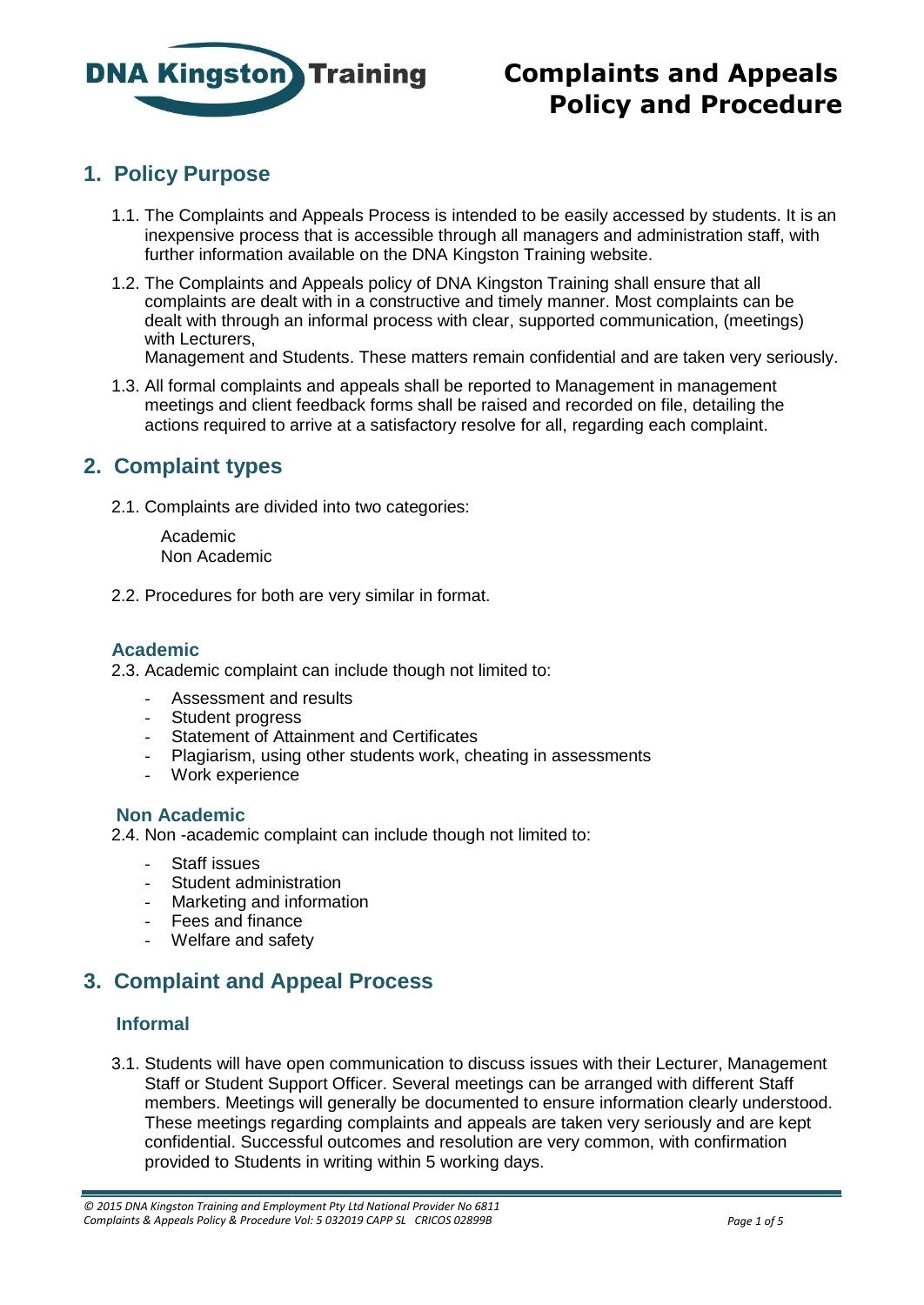

### **Formal (Internal)**

- 3.2. Should students feel that they have not reached a resolution with the Informal process, the students can then move to the formal process.
- 3.3. Students will be required to lodge a formal complaint in writing, outlining the complaint and the desired outcome.
- 3.4. Management or Students Support Officer will write to the complaint within 5 working days acknowledging receipt of complaint.
- 3.5. Students will then be requested to attend a meeting to resolve the complaint. The student is informed that they may be assisted or accompanied by a support person of their choice at the meeting and that they will be given the opportunity to present their case.
- 3.6. The meeting is held and the complaint heard. This meeting is attended by appropriate Staff and Management. (Minimum of two staff in attendance – one will always include a Manager or CEO) and support person of student if so required. Additional supporting documentation can be presented by the student.
- 3.7. Within 10 working days of the meeting where the complaint was considered, the manager, or Student Support Officer will write to the student to inform them of the outcome of the meeting and the reasons for any decision taken.
- 3.8. A record of the complaint and outcome will be placed in a securely maintained Complaints & Appeals file.
- 3.9. This record will include the potential causes of the complaint and identify corrective action to eliminate or mitigate the likelihood of reoccurrence.
- 3.10. Where there is a decision made in the favor of the student, DNA will advise the student of this and implement any decision and or /corrective and preventive action taken.
- 3.11. Student enrolment will generally be maintained throughout the Internal Complaints and Appeals process unless extenuating circumstances. (Safety issue concerning the college or student). DNA however, can hold the decision to continue offering learning or modified learning opportunities; this will be taken case by case.

### **4. Formal (External)**

- 4.1. Where a student is not satisfied with the result or conduct of the internal complaints and appeals process, the student has the right to access an external appeals process through an external complaint and appeal process. DNA independent complaints and appeals adjudicator will look at the way in which the internal appeal was conducted and they will not make a determination to what the subject result should be. They are independent to DNA.
- 4.2. The Australian Dental Association W.A. (Education Committee) will collect information and make an analysis with a final decision or outcome. In all the cases a 'complaints resolution' must be completed and signed by the Student and by the Director of DNA.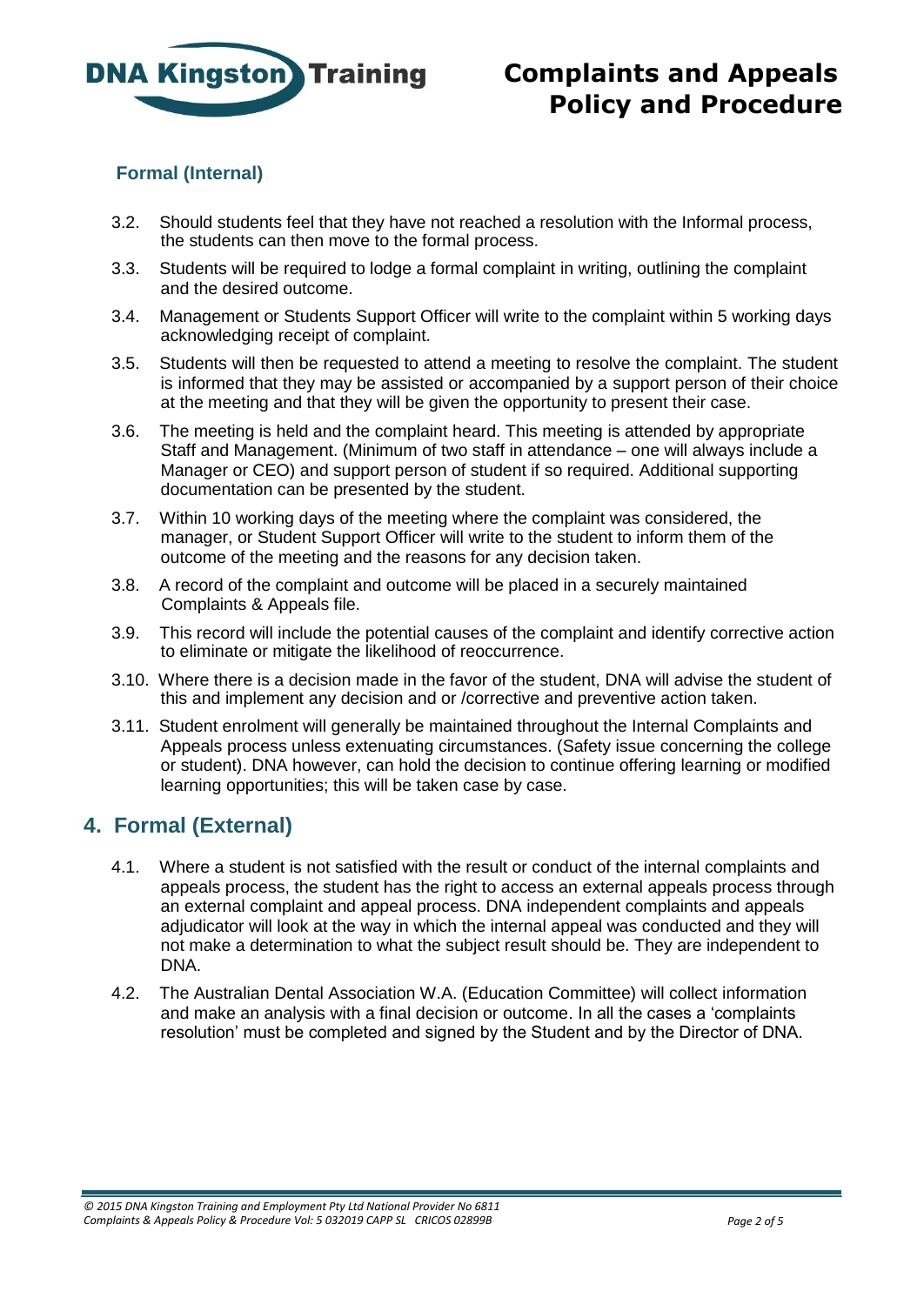

# **5. The Commonwealth Student Ombudsman**

5.1 If students are not satisfied with a decision or action taken by DNA and have been through the Internal Complaints and Appeals processes and have not been satisfied with the result, you can complain to the Ombudsman

5.2 The Office of the Commonwealth Ombudsman investigates complaints that international students have with private education providers. A private education provider can be a school, college or university in Australia.

The provide support to future, current or former students.

Service is free and they do not charge for making a complaint. www.ombudsman.gov.au

#### **Ombudsman:**

- investigate complaints about **private** education providers in Australia
- provide information about best practice complaint-handling
- publish reports on issues in international education.

#### **They can help you with:**

If you have a complaint about private education provider if you believe they may not have followed the rules or treated you fairly. Complaints might be about:

- refusing admission to a course
- fees and refunds
- course or provider transfers
- course progress or attendance
- cancellation of enrolment
- accommodation or work arranged by your provider
- incorrect advice given by an education agent.

#### **Basic dispute resolution pathway**

- 1. Student is unhappy with their private education provider's decision or action.
- 2. Student should:
	- 1. check their written agreement
	- 2. talk to their provider
	- 3. check their provider's website for details about how to complain.
- 3. Student lodges a complaint with their provider.
- 4. If the student is not satisfied with the outcome of their complaint, they can ask their provider to review the decision (appeal).
- 5. If the student is still not satisfied with the decision, they can contact our Office to lodge a complaint.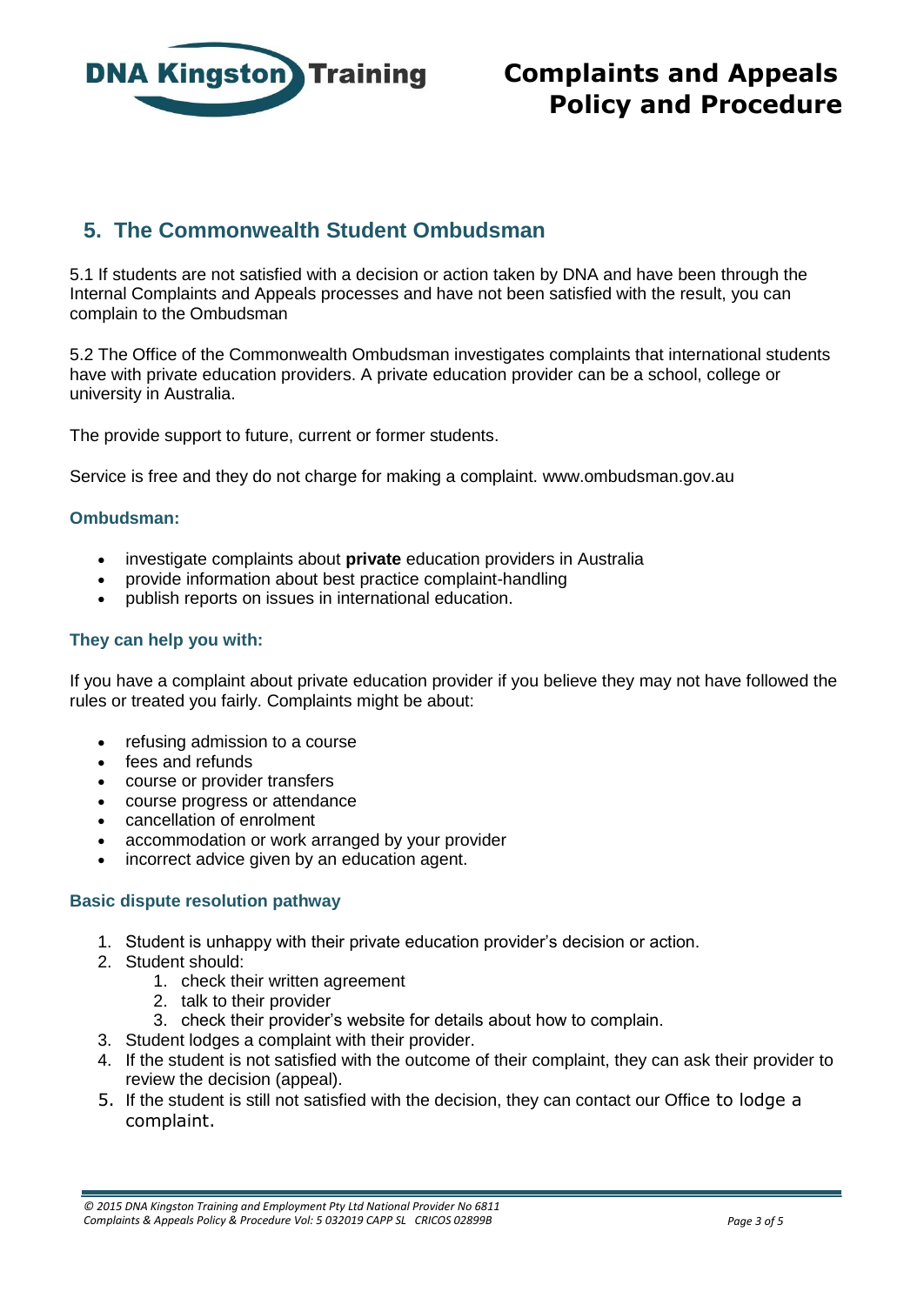

### **6. Correspondence**

6.1. All information, documented meetings and reports associated with the Complaints and Appeals process are to be filed at DNA Kingston Training, placed on student individual file and provided to students and Guardians / Parents if the students are under 18 years.

## **7. Fair and Equitable**

7.1. All complaints are handled with fairness in accordance with the principles of natural justice. DNA Kingston is committed to ensuring that students do not experience any victimization as a result of making either an informal or formal complaint.

### **8. Natural Justice**

8.1. Duty to act fairly will include – Fairness dealing and No bias. All parties are provided with the opportunity to present their case, be fully informed about allegations and decisions made and have the right to be represented by another person. In addition, a decision maker must have no personal interest, beyond the scope of their role in this process and must be unbiased. If the decision maker cannot meet these requirements they must immediately withdraw from the process. The procedure shall have regard to the duration of an overseas students stay in Australia.

### **9. Defamation**

9.1. A definition for Defamation can include the publication or making of false statements about another, which damage that person's reputation. They can be in the form of libel or slander. Can include defamatory statement spoken, written word, pictures, visual form, broadcasting over radio or television or other transitory form. It is reminded to all parties involved in a complaint and appeal process that they ensure that they limit their public discussions regarding details of the complaint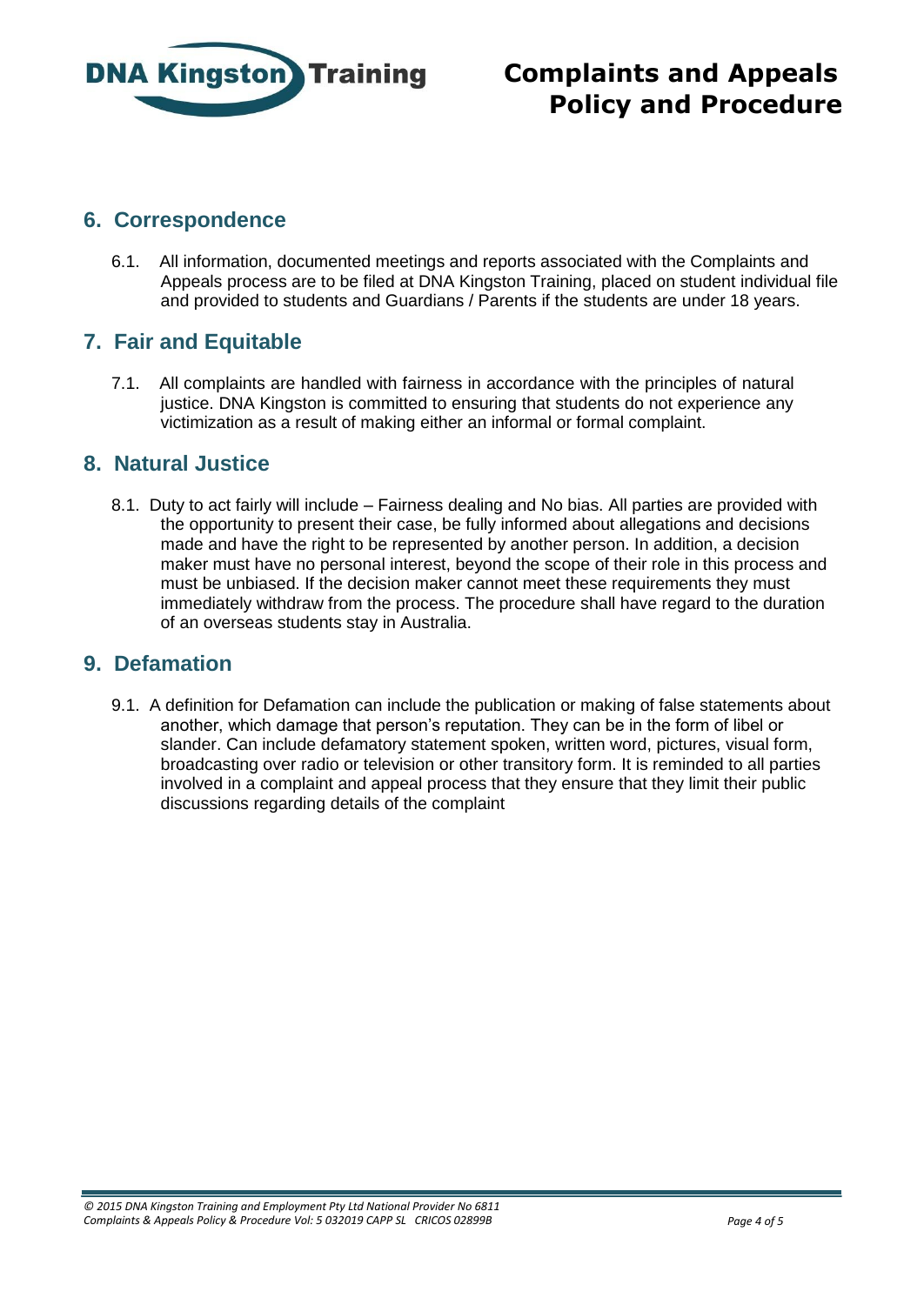

## **10. Dissatisfaction with complaints and appeals processes**

10.1. Students are eligible to go through the normal Consumer Protection channels.

### **11. Provision of information to Students**

11.1. Information regarding this policy and procedure is provided to students at enrolment, on orientation day, student handbook and on the website.

## **12. Provision of information to Staff**

12.1. Information regarding this policy and procedure are provided to staff through induction, on the z drive, web site, Organization manual. Amendments are provided through Staff Memo's on email and staff meetings.

### **13. Review**

13.1. Documented outcomes recorded and filed are used for quality assurance, to review policies and processes to avoid the same issues arising again.